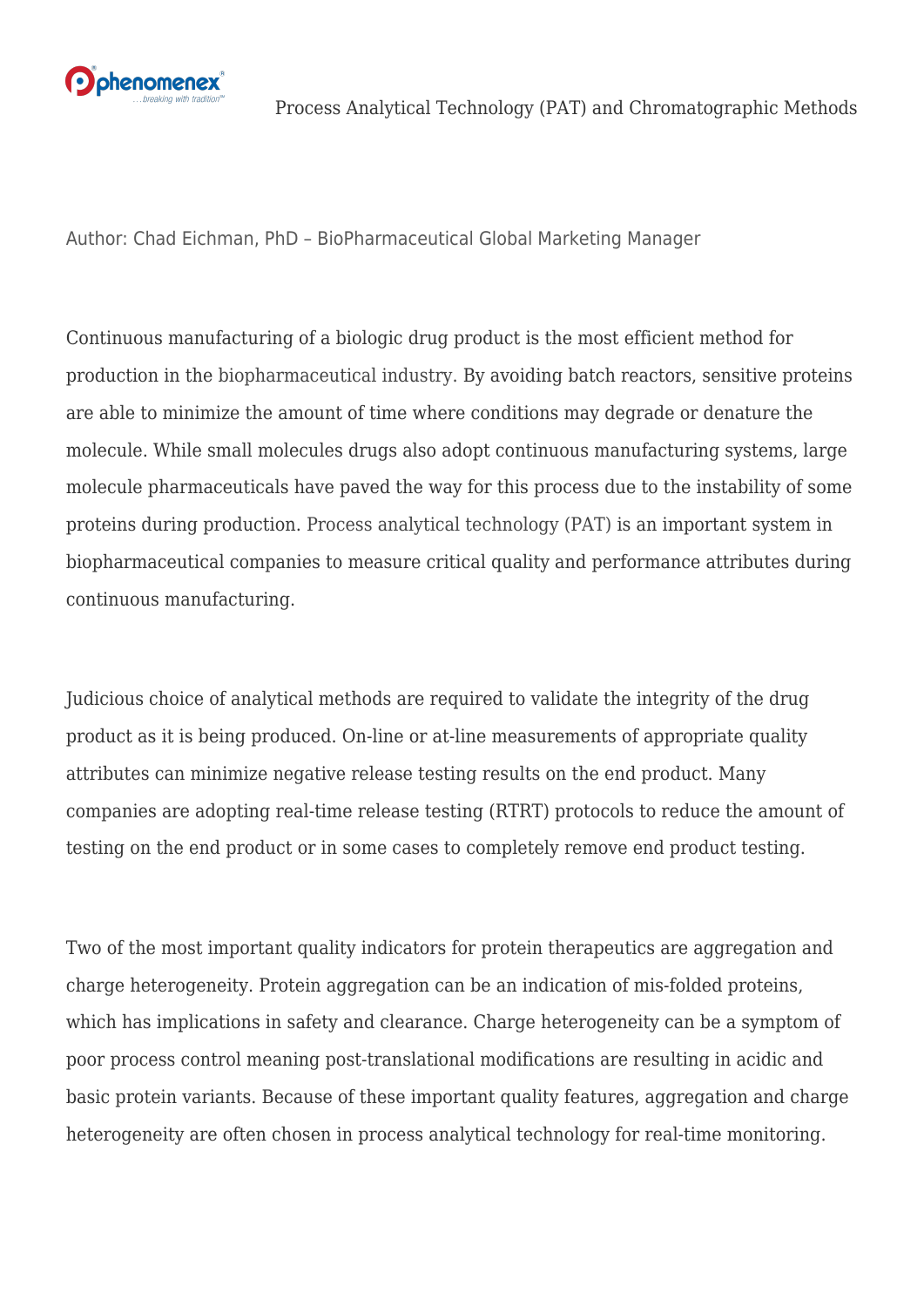

As can be inferred, for effective RTRT data acquisition and analysis needs to be rapid. Chromatography is the preferred technology for analysis of aggregation and charge heterogeneity through [size exclusion chromatography \(SEC\) and ion exchange](http://bit.ly/2SLDqLV) [chromatography \(IEX\),](http://bit.ly/2SLDqLV) respectively. The advent of sub-2 µm SEC particles has streamlined aggregation analysis by [UHPLC for rapid, high flow methods.](http://bit.ly/2Ay13jI) On the other hand, rapid IEX analysis is challenging due to high flow constraints, a result of bio-inert column hardware limitations. Phenomenex recently released a bio-inert titanium column hardware that alleviates the pressure constraints of [traditional IEX columns.](http://bit.ly/2SNESxa) As such, charge variant analysis (CVA) to determine acidic and basic variants is attainable at high flow rates.

To read more about [Phenomenex's contributions to SEC and IEX](http://bit.ly/2SLUuRE) for high flow analysis of protein critical quality attributes and Process Analytical Technology, click on the link below:

[https://www.genengnews.com/magazine/november-15-2018-vol-38-no-20/chromatographic-a](https://www.genengnews.com/magazine/november-15-2018-vol-38-no-20/chromatographic-analysis-for-pat/) [nalysis-for-pat/](https://www.genengnews.com/magazine/november-15-2018-vol-38-no-20/chromatographic-analysis-for-pat/)

[Chromatographic Analysis for PAT](https://www.genengnews.com/magazine/november-15-2018-vol-38-no-20/chromatographic-analysis-for-pat/)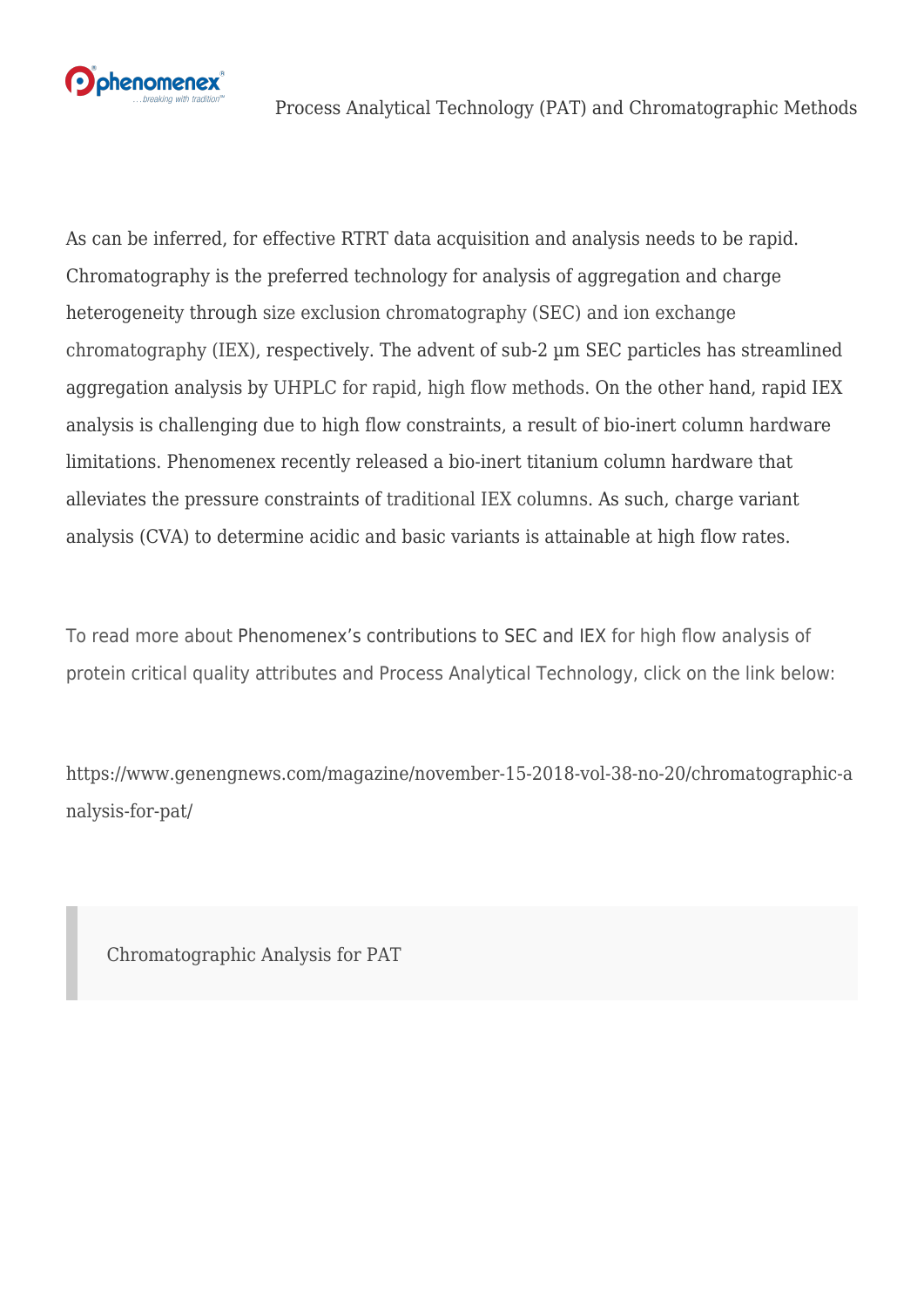

To read more articles like this one, check out the below:

[Protein Therapeutics and the Best Methods to Analyze Them](https://phenomenex.blog/2019/01/04/protein-therapeutics/)

[Biosimilars, Generic Drugs, and the Pharmaceutical Industry](https://phenomenex.blog/2018/12/18/biosimilars/)

Share with friends and coworkers:

- [Click to email a link to a friend \(Opens in new window\)](mailto:?subject=%5BShared%20Post%5D%20Process%20Analytical%20Technology%20%28PAT%29%20and%20Chromatographic%20Methods&body=https%3A%2F%2Fphenomenex.blog%2F2019%2F01%2F09%2Fprocess-analytical-technology%2F&share=email)
- [Click to share on Twitter \(Opens in new window\)](https://phenomenex.blog/2019/01/09/process-analytical-technology/?share=twitter)
- [Click to share on Facebook \(Opens in new window\)](https://phenomenex.blog/2019/01/09/process-analytical-technology/?share=facebook)
- [Click to share on Pinterest \(Opens in new window\)](https://phenomenex.blog/2019/01/09/process-analytical-technology/?share=pinterest)
- [Click to share on LinkedIn \(Opens in new window\)](https://phenomenex.blog/2019/01/09/process-analytical-technology/?share=linkedin)
- [Click to share on Tumblr \(Opens in new window\)](https://phenomenex.blog/2019/01/09/process-analytical-technology/?share=tumblr)
- [Click to share on Reddit \(Opens in new window\)](https://phenomenex.blog/2019/01/09/process-analytical-technology/?share=reddit)

Summary